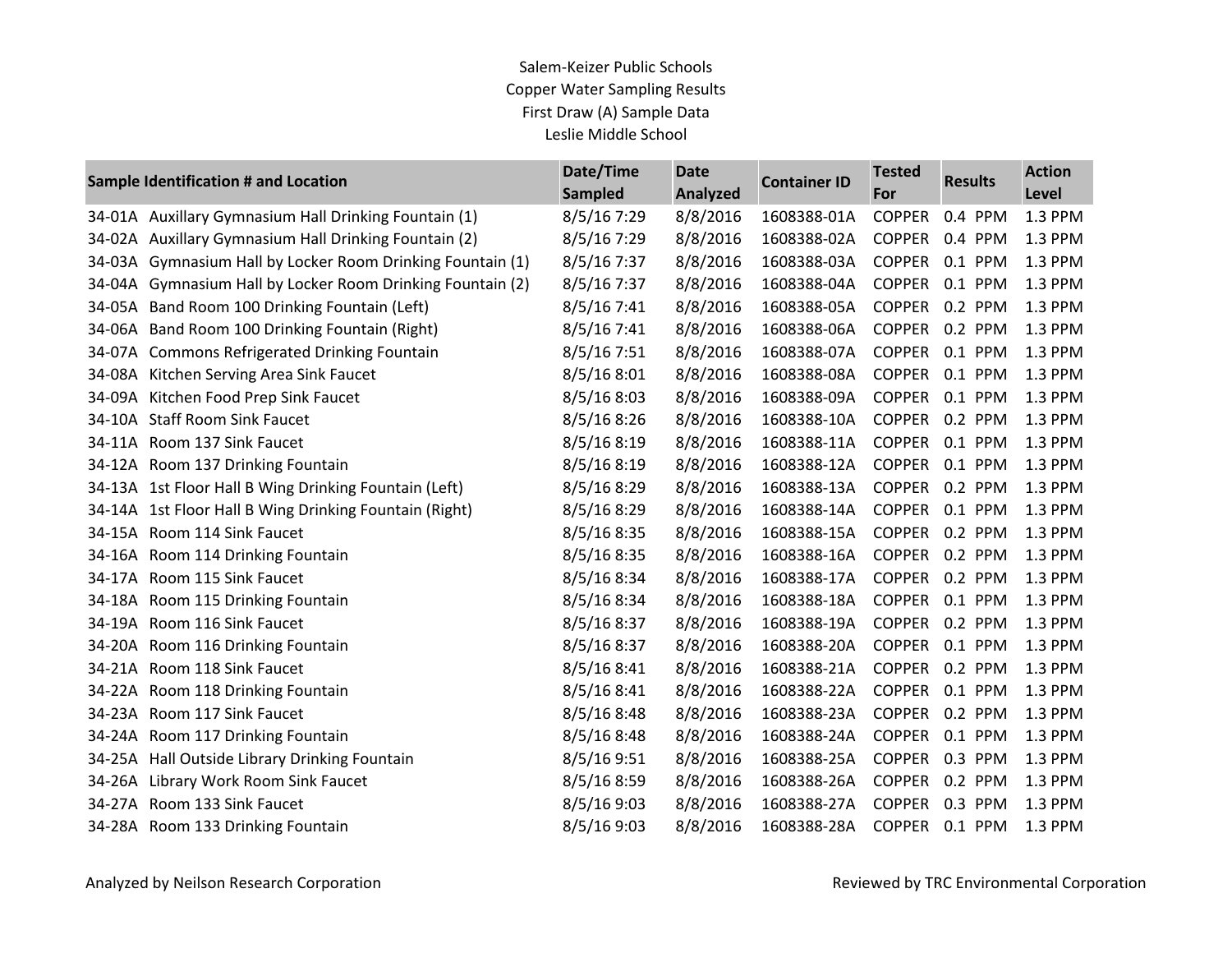|        | Sample Identification # and Location             | Date/Time<br><b>Sampled</b> | <b>Date</b><br><b>Analyzed</b> | <b>Container ID</b> | <b>Tested</b><br>For | <b>Results</b> | <b>Action</b><br>Level |
|--------|--------------------------------------------------|-----------------------------|--------------------------------|---------------------|----------------------|----------------|------------------------|
|        | 34-29A 1st Floor C Wing Drinking Fountain (Left) | 8/5/169:25                  | 8/8/2016                       | 1608388-29A         | <b>COPPER</b>        | 0.4 PPM        | 1.3 PPM                |
| 34-30A | 1sr Floor C Wing Drinking Fountain (Right)       | 8/5/169:25                  | 8/8/2016                       | 1608388-30A         | <b>COPPER</b>        | 0.3 PPM        | 1.3 PPM                |
|        | 34-31A Room 131 Sink Faucet                      | 8/5/16 9:29                 | 8/8/2016                       | 1608388-31A         | <b>COPPER</b>        | 0.2 PPM        | 1.3 PPM                |
|        | 34-32A Room 131 Drinking Fountain                | 8/5/16 9:29                 | 8/8/2016                       | 1608388-32A         | <b>COPPER</b>        | 0.1 PPM        | 1.3 PPM                |
|        | 34-33A Room 130 Sink Faucet                      | 8/5/16 9:31                 | 8/8/2016                       | 1608388-33A         | <b>COPPER</b>        | 0.2 PPM        | 1.3 PPM                |
| 34-34A | Room 129 Sink Faucet                             | 8/5/16 9:32                 | 8/8/2016                       | 1608388-34A         | <b>COPPER</b>        | 0.4 PPM        | 1.3 PPM                |
|        | 34-35A Room 129 Drinking Fountain                | 8/5/16 9:32                 | 8/8/2016                       | 1608388-35A         | <b>COPPER</b>        | 0.2 PPM        | 1.3 PPM                |
| 34-36A | Room 125 Sink Faucet                             | 8/5/16 9:35                 | 8/8/2016                       | 1608388-36A         | <b>COPPER</b>        | 0.3 PPM        | 1.3 PPM                |
| 34-37A | Room 125 Drinking Fountain                       | 8/5/16 9:35                 | 8/8/2016                       | 1608388-37A         | <b>COPPER</b>        | 0.2 PPM        | 1.3 PPM                |
| 34-38A | Room 126 Sink Faucet                             | 8/5/16 9:39                 | 8/8/2016                       | 1608388-38A         | <b>COPPER</b>        | 0.3 PPM        | 1.3 PPM                |
| 34-39A | Room 126 Drinking Fountain                       | 8/5/16 9:39                 | 8/8/2016                       | 1608388-39A         | <b>COPPER</b>        | 0.2 PPM        | 1.3 PPM                |
| 34-40A | Room 128 Sink Faucet                             | 8/5/16 9:35                 | 8/8/2016                       | 1608388-40A         | <b>COPPER</b>        | 0.3 PPM        | 1.3 PPM                |
| 34-41A | Room 128 Drinking Fountain                       | 8/5/16 9:35                 | 8/8/2016                       | 1608388-41A         | <b>COPPER</b>        | 0.2 PPM        | 1.3 PPM                |
| 34-42A | Room 127 Sink Faucet                             | 8/5/16 9:41                 | 8/8/2016                       | 1608388-42A         | <b>COPPER</b>        | 0.4 PPM        | 1.3 PPM                |
| 34-43A | Room 127 Drinking Fountain                       | 8/5/16 9:41                 | 8/8/2016                       | 1608388-43A         | <b>COPPER</b>        | 0.2 PPM        | 1.3 PPM                |
| 34-44A | Room 204 Sink Faucet                             | 8/5/16 10:04                | 8/8/2016                       | 1608388-44A         | <b>COPPER</b>        | 0.1 PPM        | 1.3 PPM                |
| 34-45A | Room 204 Drinking Fountain                       | 8/5/16 10:04                | 8/8/2016                       | 1608388-45A         | <b>COPPER</b>        | 0.1 PPM        | 1.3 PPM                |
| 34-46A | Room 202 Sink Faucet Center                      | 8/5/16 10:18                | 8/8/2016                       | 1608388-46A         | <b>COPPER</b>        | 0.1 PPM        | 1.3 PPM                |
| 34-47A | Room 202 Drinking Fountain Center                | 8/5/16 10:18                | 8/8/2016                       | 1608388-47A         | <b>COPPER</b>        | 0.2 PPM        | 1.3 PPM                |
| 34-48A | Room 202 Sink Faucet 1                           | 8/5/16 10:20                | 8/8/2016                       | 1608388-48A         | <b>COPPER</b>        | 0.2 PPM        | 1.3 PPM                |
| 34-49A | Room 202 Sink Faucet 2                           | 8/5/16 10:21                | 8/8/2016                       | 1608388-49A         | <b>COPPER</b>        | 0.2 PPM        | 1.3 PPM                |
| 34-50A | Room 202 Sink Faucet 3                           | 8/5/16 10:21                | 8/8/2016                       | 1608388-50A         | <b>COPPER</b>        | 0.7 PPM        | 1.3 PPM                |
| 34-51A | Room 202 Sink Faucet 4                           | 8/5/16 10:22                | 8/8/2016                       | 1608388-51A         | <b>COPPER</b>        | 0.2 PPM        | 1.3 PPM                |
| 34-52A | Room 202 Sink Faucet 5                           | 8/5/16 10:22                | 8/8/2016                       | 1608388-52A         | <b>COPPER</b>        | 0.1 PPM        | 1.3 PPM                |
| 34-53A | Room 202 Sink Faucet 6                           | 8/5/16 10:23                | 8/8/2016                       | 1608388-53A         | <b>COPPER</b>        | 0.2 PPM        | 1.3 PPM                |
| 34-54A | Room 201 Sink Faucet                             | 8/5/16 10:32                | 8/8/2016                       | 1608388-54A         | <b>COPPER</b>        | 0.2 PPM        | 1.3 PPM                |
| 34-55A | Room 201 Drinking Fountain                       | 8/5/16 10:32                | 8/8/2016                       | 1608388-55A         | <b>COPPER</b>        | 0.3 PPM        | 1.3 PPM                |
|        | 34-56A Room 200 Sink Faucet                      | 8/5/16 10:41                | 8/8/2016                       | 1608388-56A         | <b>COPPER</b>        | 0.3 PPM        | 1.3 PPM                |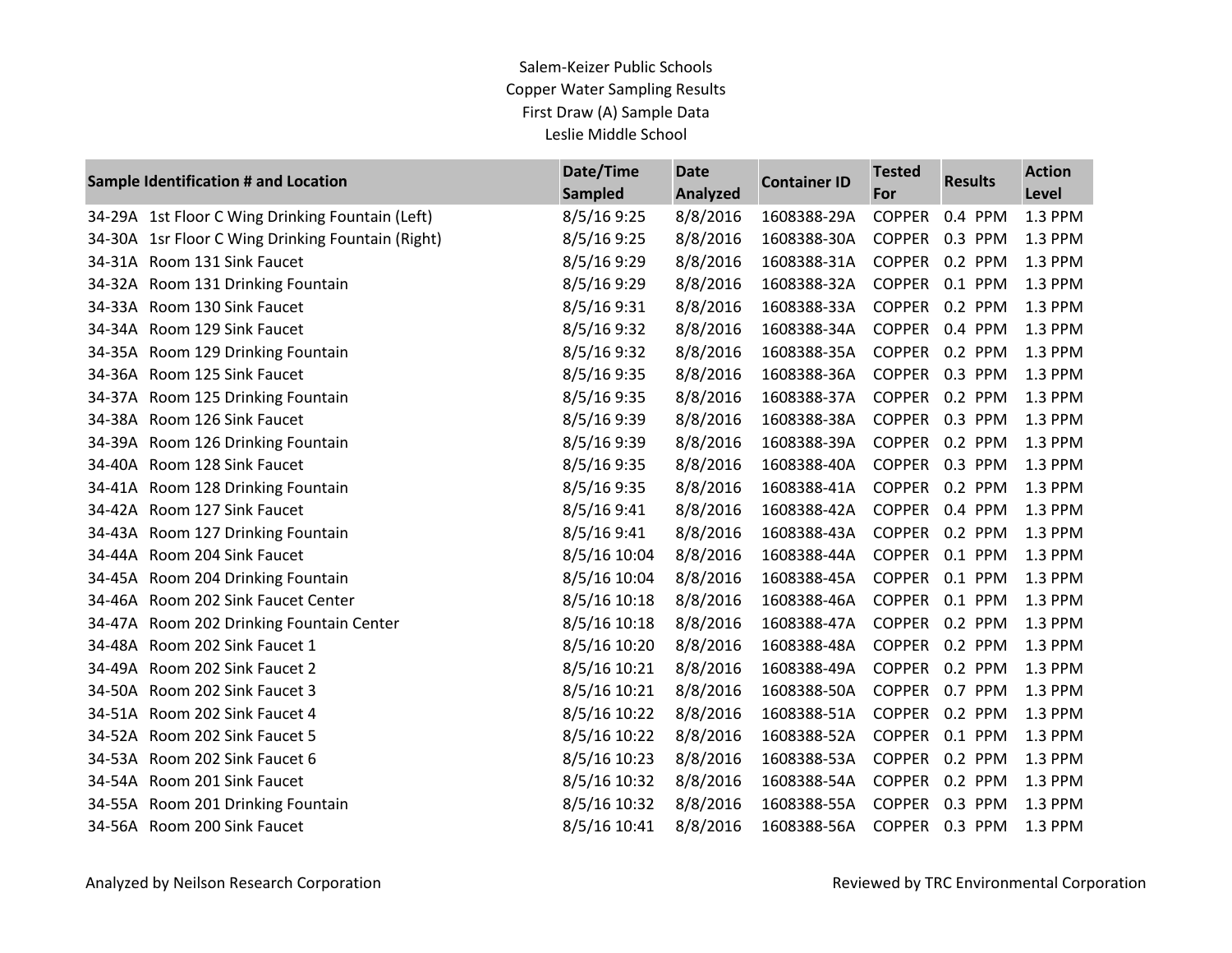|        | Sample Identification # and Location                 | Date/Time<br><b>Sampled</b> | <b>Date</b><br><b>Analyzed</b> | <b>Container ID</b> | <b>Tested</b><br>For | <b>Results</b> | <b>Action</b><br>Level |
|--------|------------------------------------------------------|-----------------------------|--------------------------------|---------------------|----------------------|----------------|------------------------|
|        | 34-57A Room 200 Drinking Fountain                    | 8/5/16 10:40                | 8/8/2016                       | 1608388-57A         | <b>COPPER</b>        | 0.2 PPM        | 1.3 PPM                |
| 34-58A | Nurse's Room Sink Faucet                             | 8/5/16 10:48                | 8/8/2016                       | 1608388-58A         | <b>COPPER</b>        | 0.1 PPM        | 1.3 PPM                |
| 34-59A | <b>Office Sink Faucet</b>                            | 8/5/16 10:53                | 8/8/2016                       | 1608388-59A         | <b>COPPER</b>        | 0.2 PPM        | 1.3 PPM                |
|        | 34-60A Health Room Sink Faucet                       | 8/5/16 10:53                | 8/8/2016                       | 1608388-60A         | <b>COPPER</b>        | 0.2 PPM        | 1.3 PPM                |
| 34-61A | Room 210 Sink Faucet                                 | 8/5/16 11:01                | 8/8/2016                       | 1608388-61A         | <b>COPPER</b>        | 0.2 PPM        | 1.3 PPM                |
|        | 34-62A Room 210 Drinking Fountain                    | 8/5/16 11:01                | 8/8/2016                       | 1608388-62A         | <b>COPPER</b>        | 0.1 PPM        | 1.3 PPM                |
|        | 34-63A 2nd Floor Commons East Wing Drinking Fountain | 8/5/16 11:00                | 8/8/2016                       | 1608388-63A         | <b>COPPER</b>        | 0.2 PPM        | 1.3 PPM                |
| 34-64A | 2nd Floor Commons East Wing Drinking Fountain        | 8/5/16 11:00                | 8/8/2016                       | 1608388-64A         | <b>COPPER</b>        | 0.1 PPM        | 1.3 PPM                |
|        | 34-65A Room 213 Sink Faucet                          | 8/5/16 11:04                | 8/8/2016                       | 1608388-65A         | <b>COPPER</b>        | 0.2 PPM        | 1.3 PPM                |
|        | 34-66A Room 213 Drinking Fountain                    | 8/5/16 11:04                | 8/8/2016                       | 1608388-66A         | <b>COPPER</b>        | 0.1 PPM        | 1.3 PPM                |
|        | 34-67A Room 212 Sink Faucet                          | 8/5/16 11:05                | 8/8/2016                       | 1608388-67A         | <b>COPPER</b>        | 0.2 PPM        | 1.3 PPM                |
| 34-68A | Room 214 Sink Faucet                                 | 8/5/16 11:06                | 8/8/2016                       | 1608388-68A         | <b>COPPER</b>        | 0.2 PPM        | 1.3 PPM                |
|        | 34-69A Room 214 Drinking Fountain                    | 8/5/16 11:06                | 8/8/2016                       | 1608388-69A         | <b>COPPER</b>        | 0.1 PPM        | 1.3 PPM                |
|        | 34-70A Room 215 Sink Faucet                          | 8/5/16 11:07                | 8/8/2016                       | 1608388-70A         | <b>COPPER</b>        | 0.2 PPM        | 1.3 PPM                |
|        | 34-71A Room 215 Drinking Fountain                    | 8/5/16 11:07                | 8/8/2016                       | 1608388-71A         | <b>COPPER</b>        | 0.2 PPM        | 1.3 PPM                |
|        | 34-72A Room 217 Sink Faucet                          | 8/5/16 11:09                | 8/8/2016                       | 1608388-72A         | <b>COPPER</b>        | 0.2 PPM        | 1.3 PPM                |
|        | 34-73A Room 217 Drinking Fountain                    | 8/5/16 11:09                | 8/8/2016                       | 1608388-73A         | <b>COPPER</b>        | 0.1 PPM        | 1.3 PPM                |
|        | 34-74A Room 216 Sink Faucet                          | 8/5/16 11:10                | 8/8/2016                       | 1608388-74A         | <b>COPPER</b>        | 0.2 PPM        | 1.3 PPM                |
|        | 34-75A Room 216 Drinking Fountain                    | 8/5/16 11:10                | 8/8/2016                       | 1608388-75A         | <b>COPPER</b>        | 0.1 PPM        | 1.3 PPM                |
|        | 34-76A Room 233 Sink Faucet                          | 8/5/16 11:14                | 8/8/2016                       | 1608388-76A         | <b>COPPER</b>        | 0.3 PPM        | 1.3 PPM                |
|        | 34-77A Room 233 Drinking Fountain                    | 8/5/16 11:14                | 8/8/2016                       | 1608388-77A         | <b>COPPER</b>        | 0.2 PPM        | 1.3 PPM                |
|        | 34-78A Room 232 Sink Faucet                          | 8/5/16 11:16                | 8/8/2016                       | 1608388-78A         | <b>COPPER</b>        | 0.2 PPM        | 1.3 PPM                |
|        | 34-79A Room 232 Drinking Fountain                    | 8/5/16 11:16                | 8/8/2016                       | 1608388-79A         | <b>COPPER</b>        | 0.2 PPM        | 1.3 PPM                |
| 34-80A | Room 231 Sink Faucet                                 | 8/5/16 11:19                | 8/8/2016                       | 1608388-80A         | <b>COPPER</b>        | 0.1 PPM        | 1.3 PPM                |
|        | 34-81A Room 231 Drinking Fountain                    | 8/5/16 11:19                | 8/8/2016                       | 1608388-81A         | <b>COPPER</b>        | 0.1 PPM        | 1.3 PPM                |
|        | 34-82A Room 230 Sink Faucet                          | 8/5/16 11:22                | 8/8/2016                       | 1608388-82A         | <b>COPPER</b>        | 0.2 PPM        | 1.3 PPM                |
| 34-83A | Room 230 Drinking Fountain                           | 8/5/16 11:22                | 8/8/2016                       | 1608388-83A         | <b>COPPER</b>        | 0.1 PPM        | 1.3 PPM                |
|        | 34-84A Room 229 Sink Faucet                          | 8/5/16 11:12                | 8/8/2016                       | 1608388-84A         | <b>COPPER</b>        | 0.2 PPM        | 1.3 PPM                |